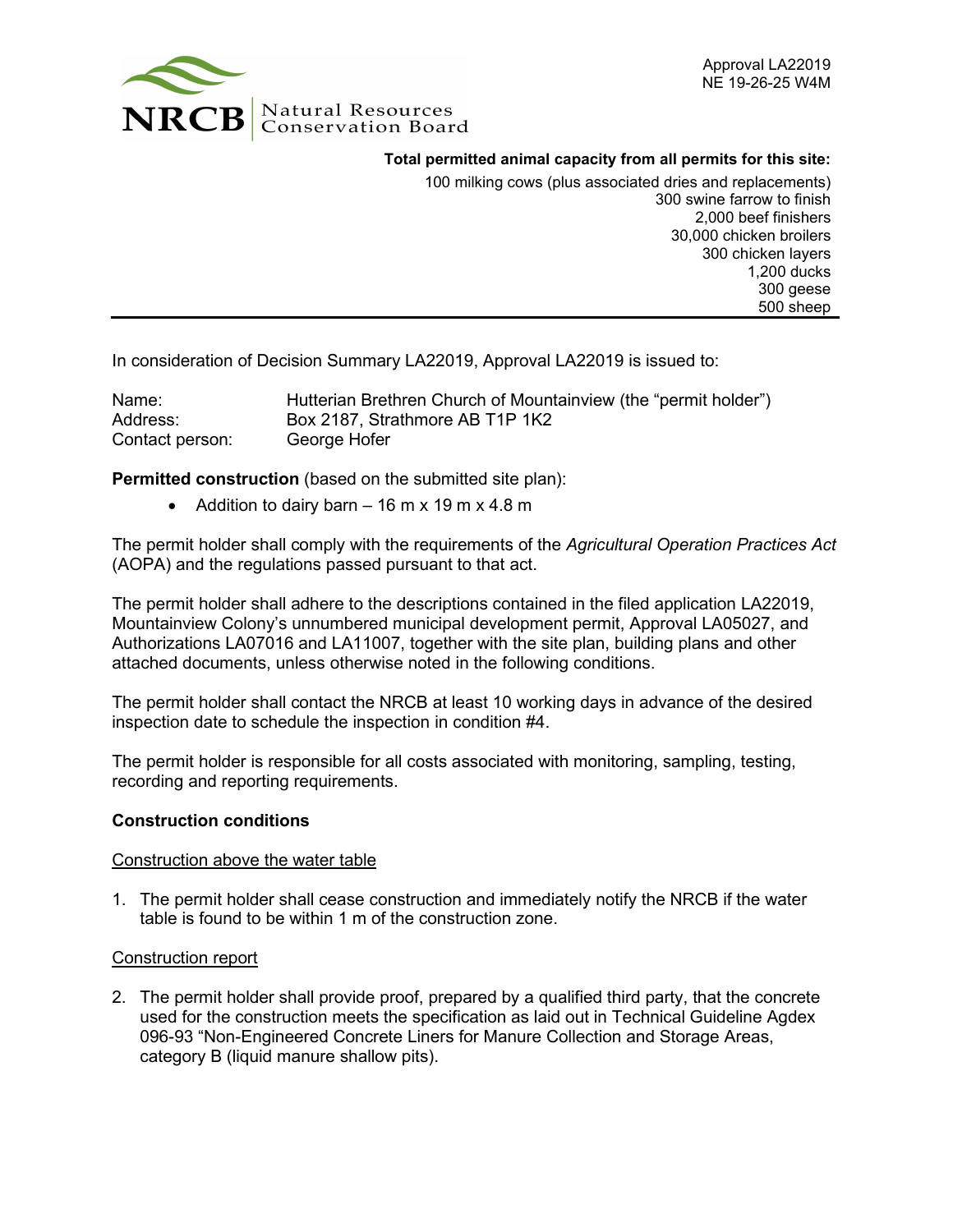

### Construction completion deadline

3. The permit holder shall complete construction of the manure collection and storage portions of the dairy barn extension prior to October 31, 2023. Upon request, this deadline may be extended by the NRCB in writing.

### Post construction inspection

4. The permit holder shall not place livestock or manure in the dairy barn extension until the NRCB has inspected the facility and stated in writing that the facility has been constructed in accordance with this approval.

### **Mitigation plan**

5. The permit holder must propose and implement a plan that addresses the identified risk of the liquid manure storages (hog and dairy) within three years of issuance of this permit. The plan must be acceptable to, and approved by, the NRCB

#### **Operating conditions carried forward from the unnumbered municipal development permit, Approval LA05027 and Authorization LA11007**

- 6. No spreading of manure from swine barns within 1500 feet of any dwelling.
- 7. The NRCB is to be notified immediately if there is an overflow or leak from any of the manure storages.
- 8. Manure applied to cultivated land must be incorporated within 48 hours of spreading.
- 9. Manure must not be spread on frozen or snow-covered ground.

# **Leakage detection system monitoring for the earthen liquid hog manure storage**

10. The permit holder shall conduct leak detection groundwater monitoring for the hog earthen liquid manure storage according to a leak detection groundwater monitoring system prescribed and authorized in writing, and as amended from time to time where appropriate, by the NRCB.

#### **Water well monitoring**

11. The permit holder shall sample and test raw groundwater from water wells 1-7 as shown in Technical Document LA22019, according to water well requirements prescribed by the NRCB in writing, The NRCB may, based on the monitoring results and at its discretion, revise those requirements from time to time in writing.

This approval becomes effective immediately. The approval conditions will remain in effect unless amended in writing by the NRCB.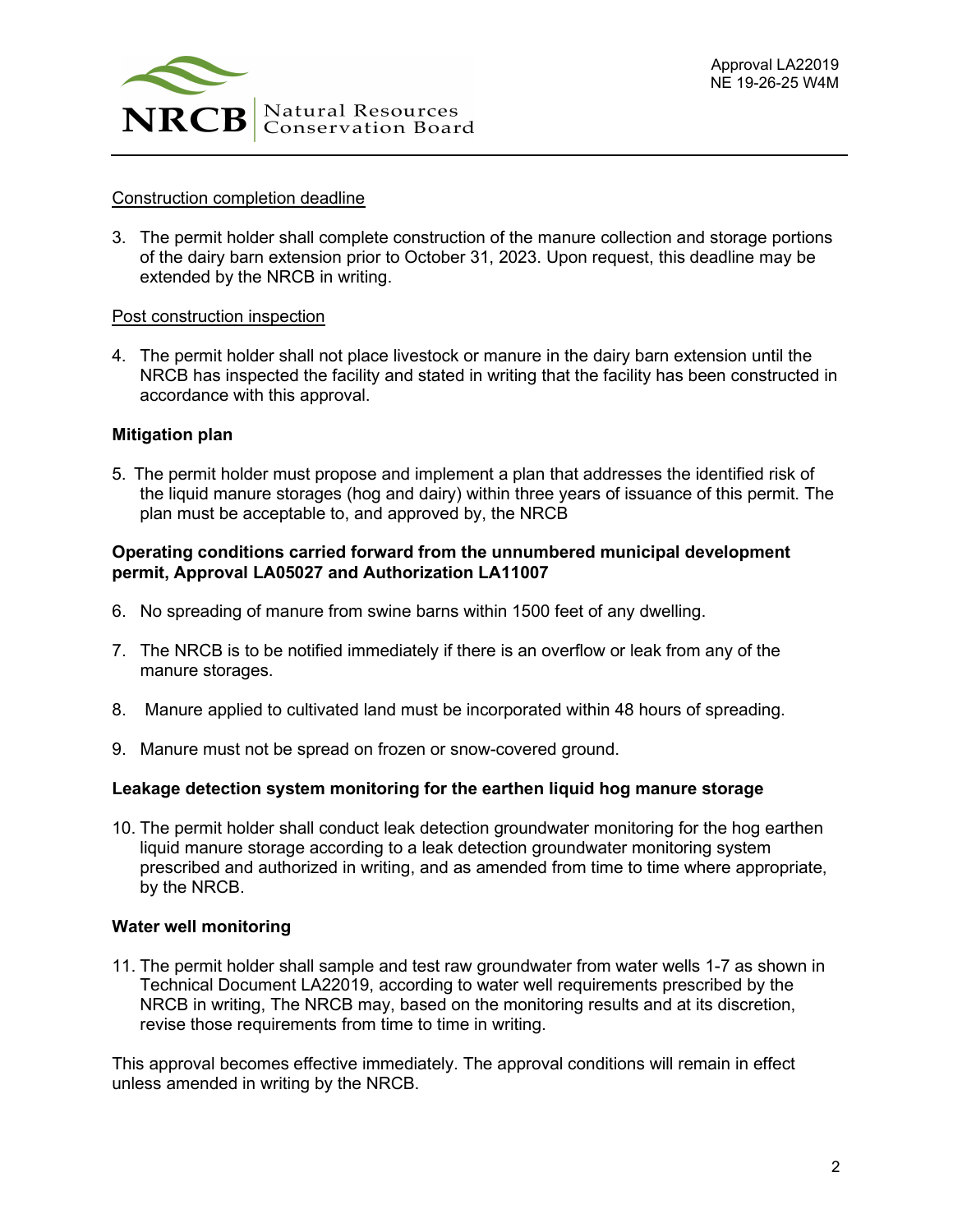

Mountainview Colony's unnumbered municipal development permit, Approval LA05027, and Authorizations LA07016 and LA11007 are hereby cancelled and are no longer in effect, unless Approval LA22019 is held invalid, in which case the previous permits will remain in effect.

June 3, 2022

(Original signed)

Carina Weisbach Approval Officer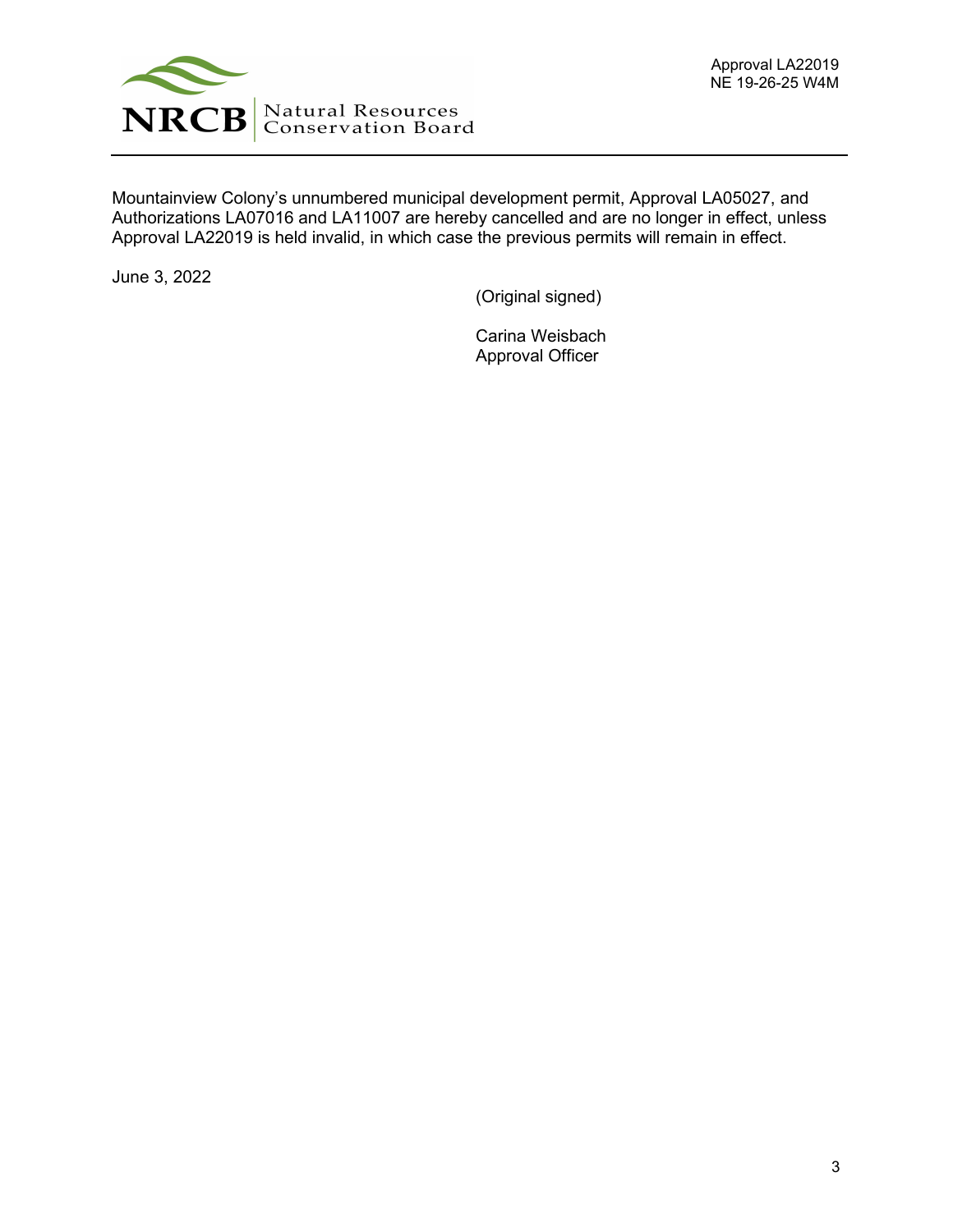

# **Approval LA22019 – Appendix**

# **Existing permitted facilities**

| Facility                                                                                                                                                           | Dimensions (m)                                                                                                                                                                                                                                                                                                    | From                         |
|--------------------------------------------------------------------------------------------------------------------------------------------------------------------|-------------------------------------------------------------------------------------------------------------------------------------------------------------------------------------------------------------------------------------------------------------------------------------------------------------------|------------------------------|
| Dairy barns (2)<br>Dairy lagoon (2 cell)<br>Dairy outside corrals<br>Hog barns $(4)$<br>Hog lagoon<br>Feedlot (2 pen areas)<br>Chicken broiler barn<br>Catch basin | 14 x 70 m; 47 x 14 m<br>23 x 55 x 4 m; 45 x 24 x 4 m<br>70 x 114 m<br>79.2 m x 9.1 m; 97.5 m x 15.2 m;<br>94.5 m x 115.2 m; 64 x 12.2 m;<br>128 x 47.5 m x 6.1 m deep<br>148 x 66 m (plus handling 24 x 43)<br>m) and a barn (16 x 32 m); 46 x 95<br>m<br>$31 \times 11 \text{ m}$<br>52 m x 29 m (unknown depth) | Grandfathered                |
| Quarantine barn<br>Modification of the<br>manure pit in the weaner<br>section of the grower<br>barn                                                                | 42.7 m x 11.0 m                                                                                                                                                                                                                                                                                                   | <b>Authorization LA05027</b> |
| Dairy barn                                                                                                                                                         | 61 m x 20 m                                                                                                                                                                                                                                                                                                       | <b>Authorization LA07016</b> |
| Chicken broiler barn                                                                                                                                               | 46 m x 12 m                                                                                                                                                                                                                                                                                                       | <b>Authorization LA11007</b> |

**Construction conditions** (brought forward from the unnumbered municipal permit)

- 1. All construction to conform to Alberta Buildings Regulations
- 2. The applicant to obtain a Certificate of Compliance from Alberta Agriculture
- 3. A cover to be installed on the lagoon if required by the Municipal Planning Commission
- 4. A separate school building to be constructed

# **Construction conditions (brought forward from Authorization LA05027)**

- 1. Concrete Manure Storage Floors and Gutters
- a. The concrete used to construct the manure storage and collection system in the quarantine barn must have a maximum water to cement ratio of 0.50.
- b. The concrete used to construct the manure storage and collection system in the weaner section of the grower barn must have a minimum 56-day strength of 32 MPa and a maximum water to cement ratio of 0.45.
- 2. Completion Reports
- a. The applicant must provide a completion report signed by a professional engineer verifying the barn floor and pits were constructed according to submitted plans with concrete having strengths as indicated in the conditions of this permit prior to animals or manure being placed in the new quarantine barn or the weaner section of the grower barn.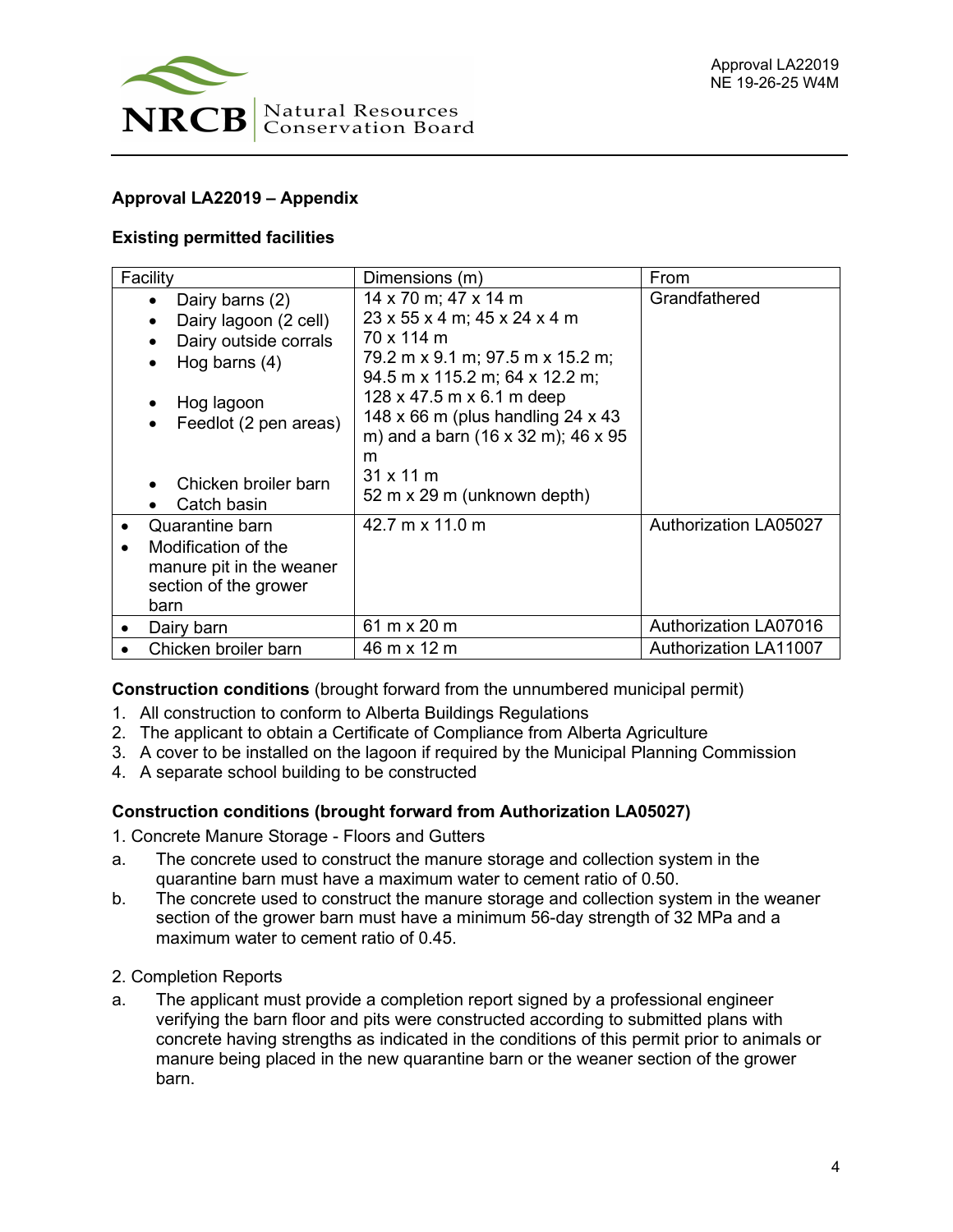

- 3. Safety
- a. The existing liquid earthen manure storage is to be secured from unauthorized access with an appropriate fence by June 30, 2006.
- b. Signs warning of the nature and danger of the facility are to be posted at each access to the existing liquid earthen manure storage and to the grower barn by June 30, 2006.
- 4. Inspections
- a. The manure storage portion of the quarantine barn and the grower barn must be inspected by NRCB personnel prior to animals or manure being placed in the new barns.
- b. The applicant must provide the Approval Officer a minimum of 10 working days notice prior to the applicant's desired completion inspection.
- 5. Construction Completion
- a. Construction must be completed by November 30, 2008.

# **Construction conditions** (brought forward from Authorization LA07016)

- 1. Concrete Manure Storage Floors and Gutters
- a. The concrete used to construct the manure storage and collection system in the barn must have a minimum 56-day strength of 30 MPa. Joints must be sealed with an approved sealer. A copy of the concrete supplier's invoice must be provided to confirm the concrete specifications.
- b. The bottom of the concrete liner must be at least 1 metre above the water table at the time of construction. If the water table is encountered and causes or creates construction problems or delays during construction of the new barn and manure pit, construction must cease in the problem construction area and the NRCB must be notified immediately.
- 2. Liquid Earthen Manure Storage (EMS)
- a. A plan (with a time frame) for the existing dairy liquid EMS must be submitted to the NRCB Compliance division before animals or manure enter the new freestall barn. The plan must be approved by the NRCB in writing before it is implemented.
- 3. Construction Completion
- a. Construction of the manure collection and storage portions of the dairy exercise barn and the renovations to the existing dairy barn must be completed prior to July 30, 2010 unless otherwise agreed upon by the NRCB.
- 4. Inspections
- a. The manure storage portion of the exercise barn and the renovations to the existing dairy barn must be inspected by NRCB personnel prior to animals or manure being placed in the new barn or in the renovated areas of the existing barn.